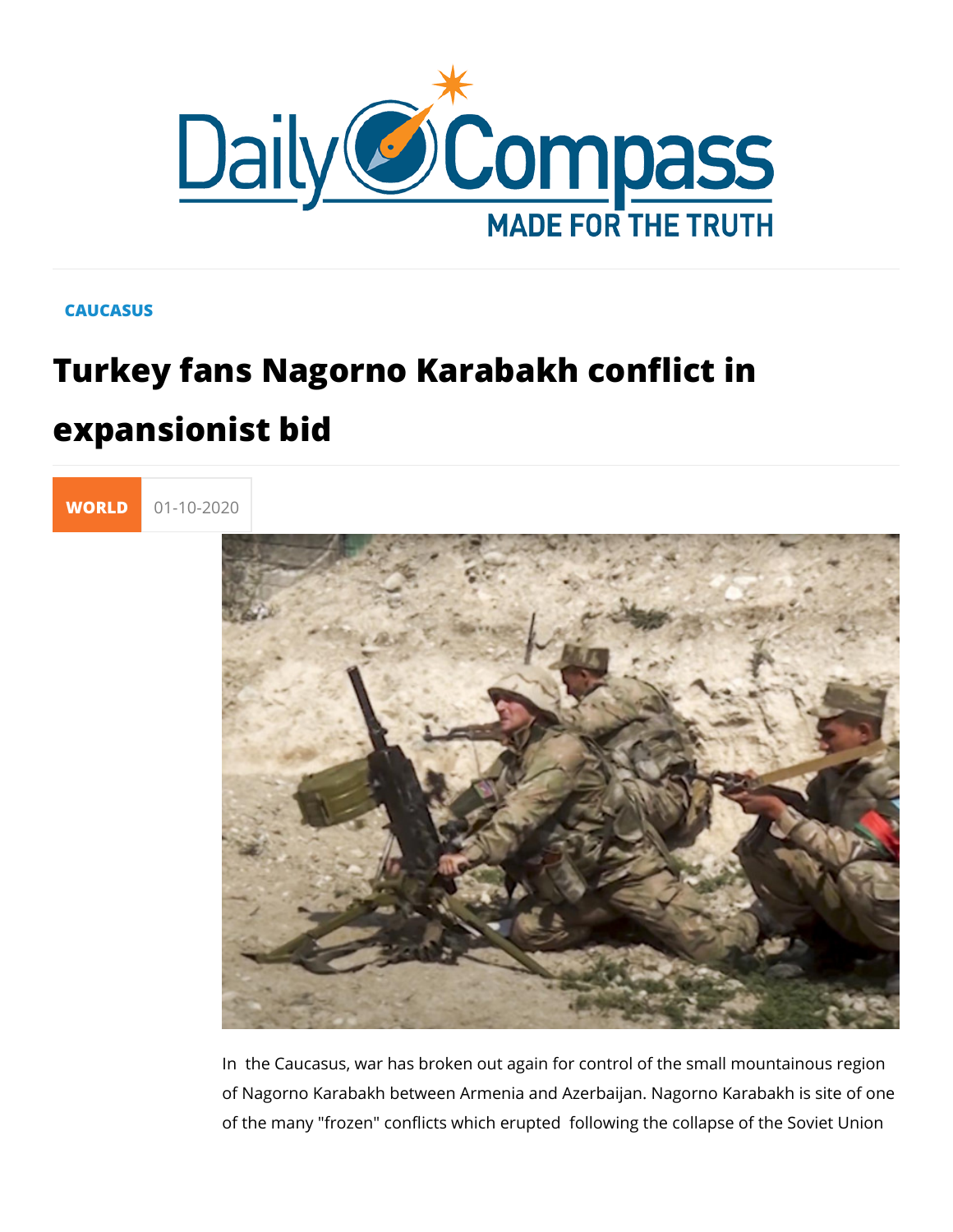and halted with an international agreement, yet never actually peace treaty. As in the military incidents of 2014, 2016, and 2 determine who fired first the shot last weekend. Both sides, th Armenians, believe they are victims of an aggression and each declared war upon one another. The resurgence of the age-old however, wuth Ey's expansonies and of its borders while serving a Azerbaijan s protector in the Caucasian region. Precisely beca risks degenerating into a much wider conflict, considering that covered by Russian military.

The president of the Armenian Republich and Kpack bakchlearly in te of a clash of civilisations: "This is not a war between Karabak Armenia against Azerbaijan. It is Turkey leading this war effor alongside ten million Azerbaijanis against 3 million Armenians well founded. Turkey, according to sAosuiracNets, were proissted nianry news agency with close ties to the Syrian opposition, is once again conflict) recruiting Islamist mercenaries in Syria to fight abroa firmly denies this.

The Karabakh Republic, inhabited by Armenians and Christians the middle of Azer, baißan ite Muslim majority nation. The conflict national and religious. The international community has never independence from Azerbaijan or allowed its unification with A population of Nagorno-Karabakh is ready to fight tooth and na (not only legally,  $d$   $\oplus$  uta) at  $\log p$  Azerbaijan. The reasons for this stre resistance stem from the early last century during World War I Armenian genocide. Readers should be aware of this to unders conflict.

The genocide of 1915-16 ended with the killing of more than o million Armenianshe hands of the Ottoman Empire. April 24 (1 celebrated worldwide as the day to remember the Armenian genocleration forgotten is what happened in 1918, when Armenia declared its nation, home to hundreds of thousands of refugees from the 19 willingly and unwillingly protected by the Soviet Red Army. In and pro-Bolshevik Armenian nationalists also occupied much o and waged massacres, as they did everywhere during the Russ Azerbaijanis suffered fifty thousand causalities, as well as the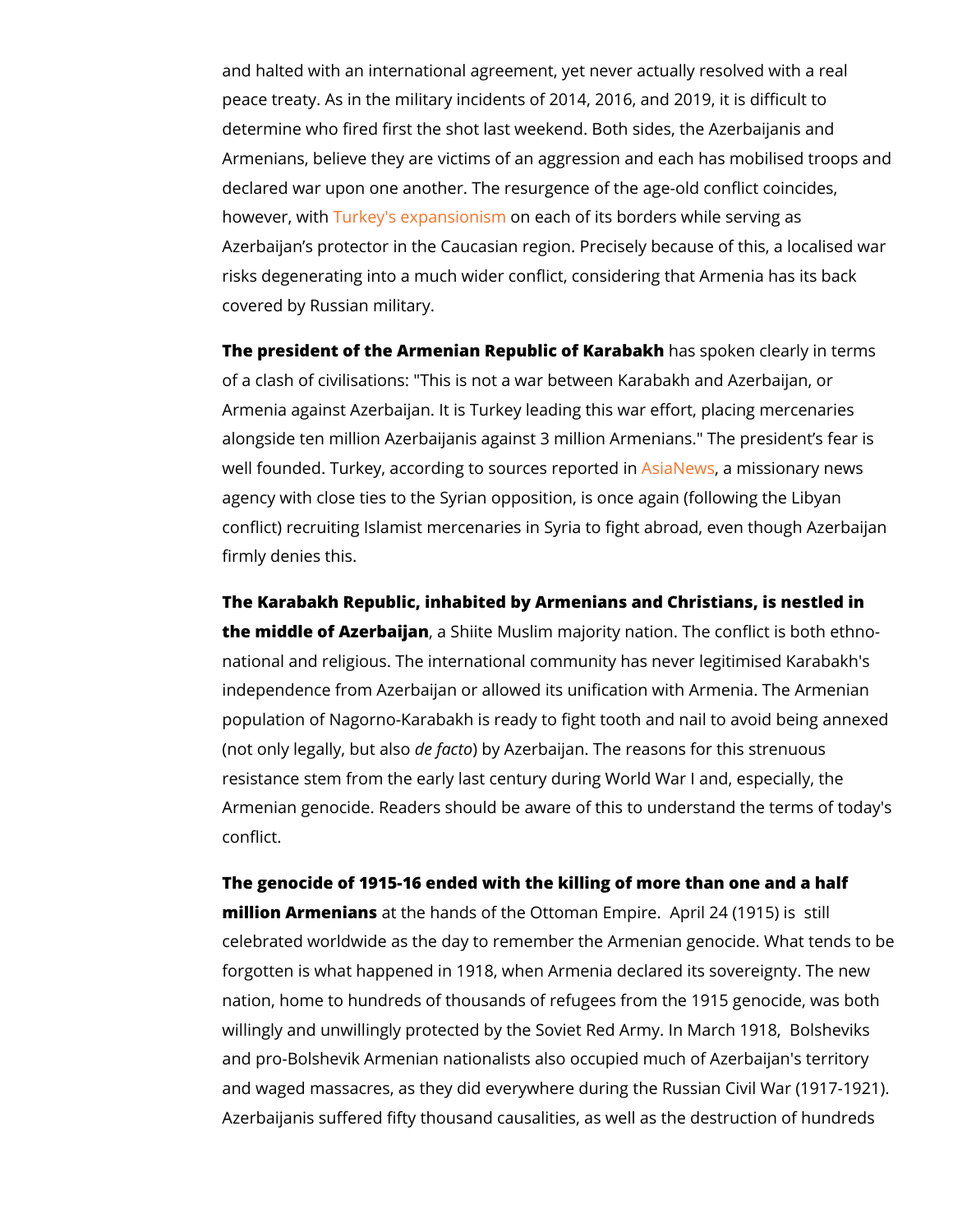of their mosques, in what is remembered as the "Azerbaijani genocide" whose official commemoration day is March 31. Azerbaijani historians still place the blame, not so much on communist leaders, but on Armenian Christians. The genocide is the main moral and emotional motivator of Azerbaijani hostility towards Armenians.

**The second half of the Armenian genocide began in the fall of 1918**, when the Red Army withdrew from the Caucasus and the Ottomans were able to counterattack. Reconquering eastern Anatolia and part of Armenia, they settled in neighbouring Azerbaijan and set up the Islamic Army under Enver Pasha's leadership. Wherever the Ottomans and local Islamic Army, composed of mainly Azerbaijanis, mobilised forces, Armenians were exterminated. In Baku alone, 30,000 were left for dead and throughout Azerbaijan, according to some sources, an estimated 50,000-100,000 Armenians were slaughtered. The third period of the Armenian genocide began in 1920, when the founder of modern Turkey, Kemal Ataturk, rejected the Treaty of Sèvres (which defined Armenian borders considerably wider than what they are today) and reoccupied the Armenian regions of eastern Anatolia. This all but completed the ethnic cleansing of the local population, brutally massacring an additional 71,000 Armenians**.**

**The Soviets, who ruled the entire Caucasus from 1920 to 1991, while controlling** both Armenia and Azerbaijan, froze the conflict. In 1923, Josif Stalin, who was then Minister of Nationalities, decided to incorporate Nagorno Karabakh into Azerbaijan to ensure its territorial continuity regardless of whether the majority of the region's inhabitants were Armenian. Problems surfaced after that but were not solved by Michail Gorbachev, though he revived their national literature throughout the USSR. Partial freedom of expression began to become a reality only in 1987. But it clashed with a political line of the Communist Party, which still saw nationalities as an obstacle to overcome, a legacy of the past destined to disappear. The 1986 program for nationalities still aimed at the "fusion" of the nations that made up the USSR for a "distant future." State atheism, socialism and solidarity among socialist nations, still at the time of Gorbachev, were considered a panacea for resolving all problems. Outbreaks of initial clashes in Nagorno Karabakh and Azerbaijan showed how far removed it was from reality. On February 20, 1988, Nagorno Karabakh Soviets voted for reunification with Armenia. On February 21, betraying the promises of selfdetermination, the Soviet Politburo rejected the request for border changes.

**The population of Yerevan, the Armenian capital, began demonstrating on the streets on a daily basis,** as workers proclaimed a general strike. Panicked, Azerbaijani citizens living in Nagorno Karabakh also began protesting publicly while rumours of